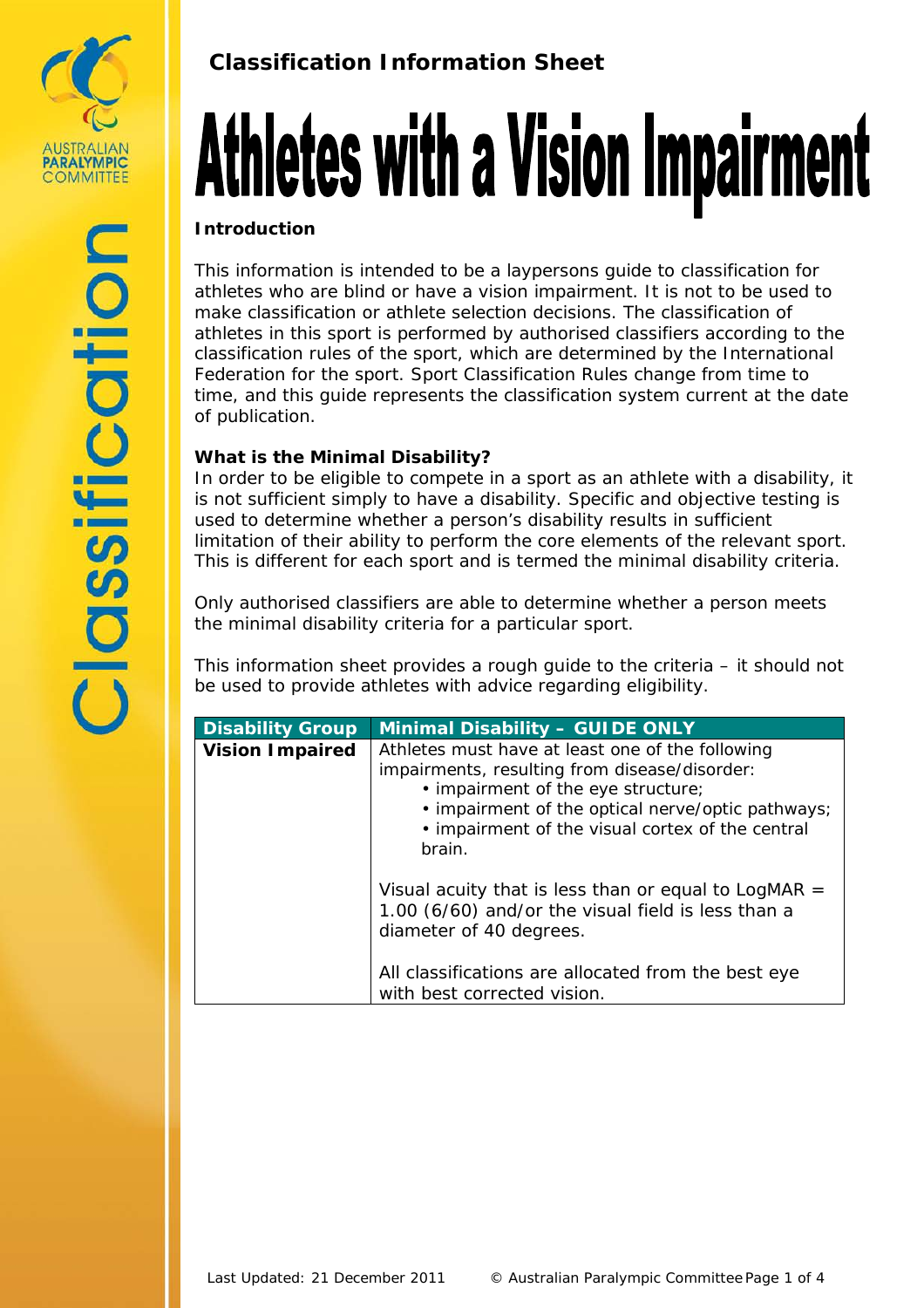

# **Classification Information Sheet**

### **Vision Impaired Classes**

| <b>Class</b> | <b>Examples - GUIDE ONLY</b>                                                                                                                                                                                                                                 |  |  |
|--------------|--------------------------------------------------------------------------------------------------------------------------------------------------------------------------------------------------------------------------------------------------------------|--|--|
|              | <b>Vision Impaired (IBSA classes)</b>                                                                                                                                                                                                                        |  |  |
| <b>B1</b>    | Generally athletes have a range from no light perception in<br>either eye to light perception. Athletes generally have an<br>inability to recognise the shape of a hand at any distance or in<br>any direction.<br>Visual acuity is poorer than LogMAR 2.60. |  |  |
| <b>B2</b>    | Visual acuity below 2/60 and/or the visual field of less than a<br>diameter of 10 degrees.<br>LogMar 1.50 to 2.60 (inclusive)                                                                                                                                |  |  |
| <b>B3</b>    | Visual acuity ranges from $2/60 - 6/60$ , and/or a visual field<br>that is constricted to a radius of less than 20 degrees.<br>LogMAR 1.40 to 1 (inclusive)                                                                                                  |  |  |

#### **Sport specific classes (converted from B class).**

| <b>Sport</b>      | <b>B Class</b> | <b>Sport Specific Class</b>                  |
|-------------------|----------------|----------------------------------------------|
| <b>Athletics</b>  | B1             | $T/F$ 11                                     |
|                   | <b>B2</b>      | $T/F$ 12                                     |
|                   | B <sub>3</sub> | $T/F$ 13                                     |
| Swimming          | B1             | S 11                                         |
|                   | <b>B2</b>      | S 12                                         |
|                   | B <sub>3</sub> | S 13                                         |
| <b>Alpine and</b> | <b>B1</b>      | <b>B1</b>                                    |
| <b>Nordic</b>     | <b>B2</b>      | B <sub>2</sub>                               |
| <b>Skiing</b>     | B3             | B3                                           |
| Cycling           | $- B3$<br>B1   | BVI (tandem)                                 |
| Equestrian        | B1             | Grade 3                                      |
|                   | B2             | Grade 4                                      |
| Goalball          | $B1 - B3$      | All players are required to wear a blindfold |
| Rowing            | <b>B1-B3</b>   | LTA -VI (B1-B3). Class - All VI rowers are   |
|                   |                | required to wear a blindfold                 |
| <b>Sailing</b>    | <b>B1</b>      | B1                                           |
|                   | <b>B2</b>      | B <sub>2</sub>                               |
|                   | B <sub>3</sub> | B <sub>3</sub>                               |

#### **Non Paralympic Sports utilise the IBSA system (B1-B3)**

#### **National Classification**

Classification is based on an assessment by a certified APC VI classifier. These are Ophthalmic Professionals (Ophthalmologist, Orthoptist, Optometrist). National Classifications are usually allocated a review period, depending on the nature of the athletes vision impairment.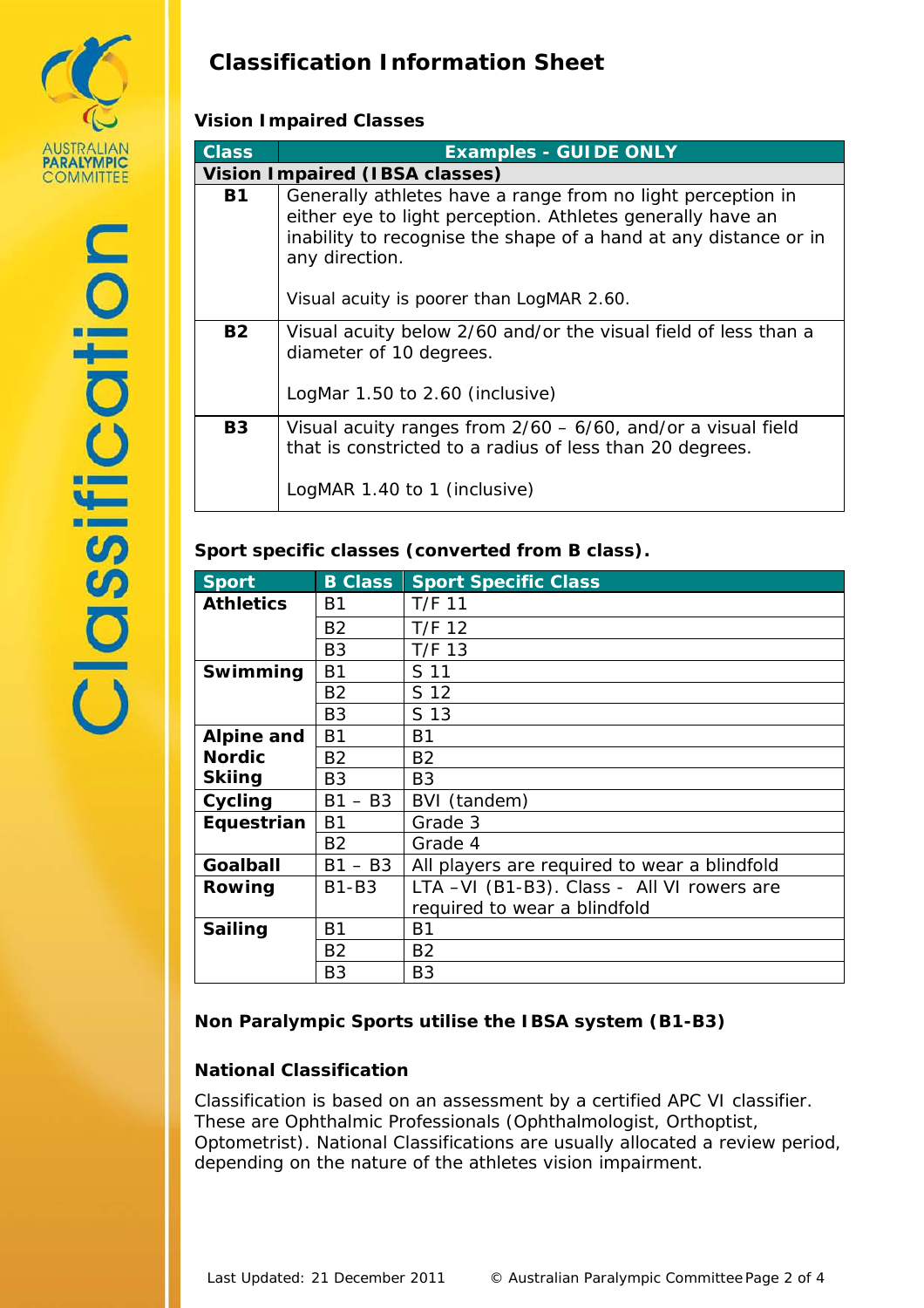

# **Classification Information Sheet**

The following process should be followed:

| Step 1 | <b>For Paralympic Sports:</b><br>Athlete contacts the APC or their National Federation (or state<br>body) for details of how to arrange a sports classification and<br>to obtain a National Medical Screening form. Classifier contact<br>details are available from the APC Development Co-ordinators<br>in each state.<br>For Non Paralympic Sports:<br>Athletes for non Paralympic Sports should contact their state<br>Blind Sports Associations to obtain a classification.                                                                                                                                                                                                                                                                                                                                                                                                            |  |
|--------|---------------------------------------------------------------------------------------------------------------------------------------------------------------------------------------------------------------------------------------------------------------------------------------------------------------------------------------------------------------------------------------------------------------------------------------------------------------------------------------------------------------------------------------------------------------------------------------------------------------------------------------------------------------------------------------------------------------------------------------------------------------------------------------------------------------------------------------------------------------------------------------------|--|
| Step 2 | Athlete must compile appropriate medical documentation from<br>a registered ophthalmologist:<br>The National VI Medical Screening form must be<br>completed by a registered ophthalmologist prior to<br>face to face classification.<br>If the athlete already has a separate report from their<br>ophthalmologist, this information may be used for<br>remote provisional classification or submitted instead<br>of the VI Medical Screening form.<br>The athlete bring the completed VI Medical Screening form (or<br>report) each time they are classified. An athlete cannot be<br>classified unless they provide the information required at the<br>time of classification.                                                                                                                                                                                                            |  |
| Step 3 | The following two options may be made available to the<br>Paralympic athlete:<br>Face to Face Classification. An athlete may attend<br>٠<br>classification with an APC certified National VI classifier. A<br>National Classification will be obtained through this<br>process. This is the most preferred method for<br>classification. An athlete must bring a completed VI<br>screening form from an Ophthalmologist each time they<br>are classified.<br>Remote Provisional Classification. An athlete may visit their<br>local Ophthalmic Professional to fill in the relevant<br>provisional classification forms. This form is then reviewed<br>by an APC certified VI Classifier who will allocate a<br>provisional classification. In order to obtain a National<br>classification, athletes must present for face to face<br>classification with a certified National classifier. |  |
| Step 4 | Classification outcomes must be provided to the APC in order<br>for the classification to be officially valid and recognised. This<br>will be shared and recorded in a central database held by the<br>national sports federation and the APC. The athlete will<br>receive a copy of the classification from the APC VI classifier<br>at the time of classification.                                                                                                                                                                                                                                                                                                                                                                                                                                                                                                                        |  |